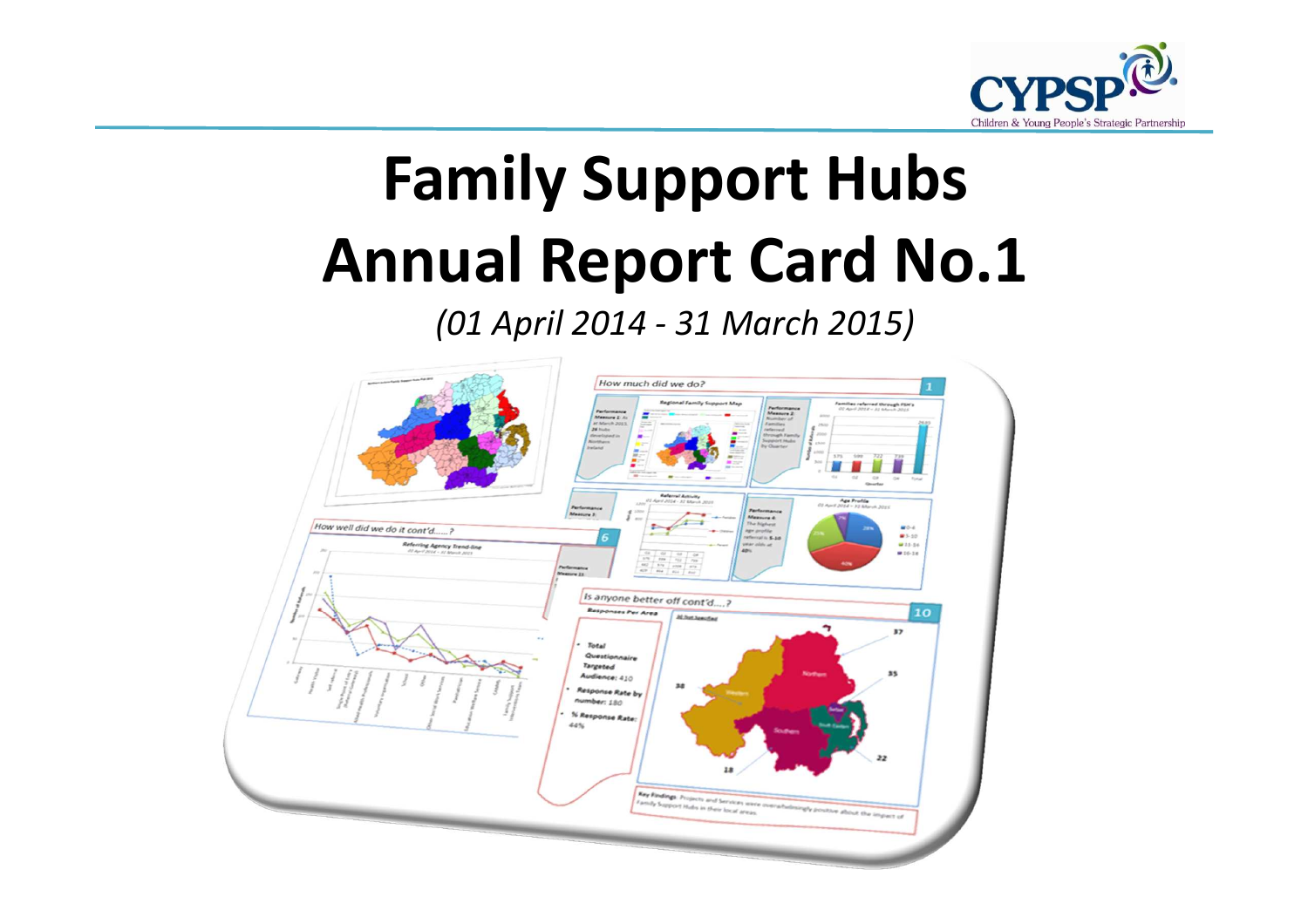#### How much did we do?

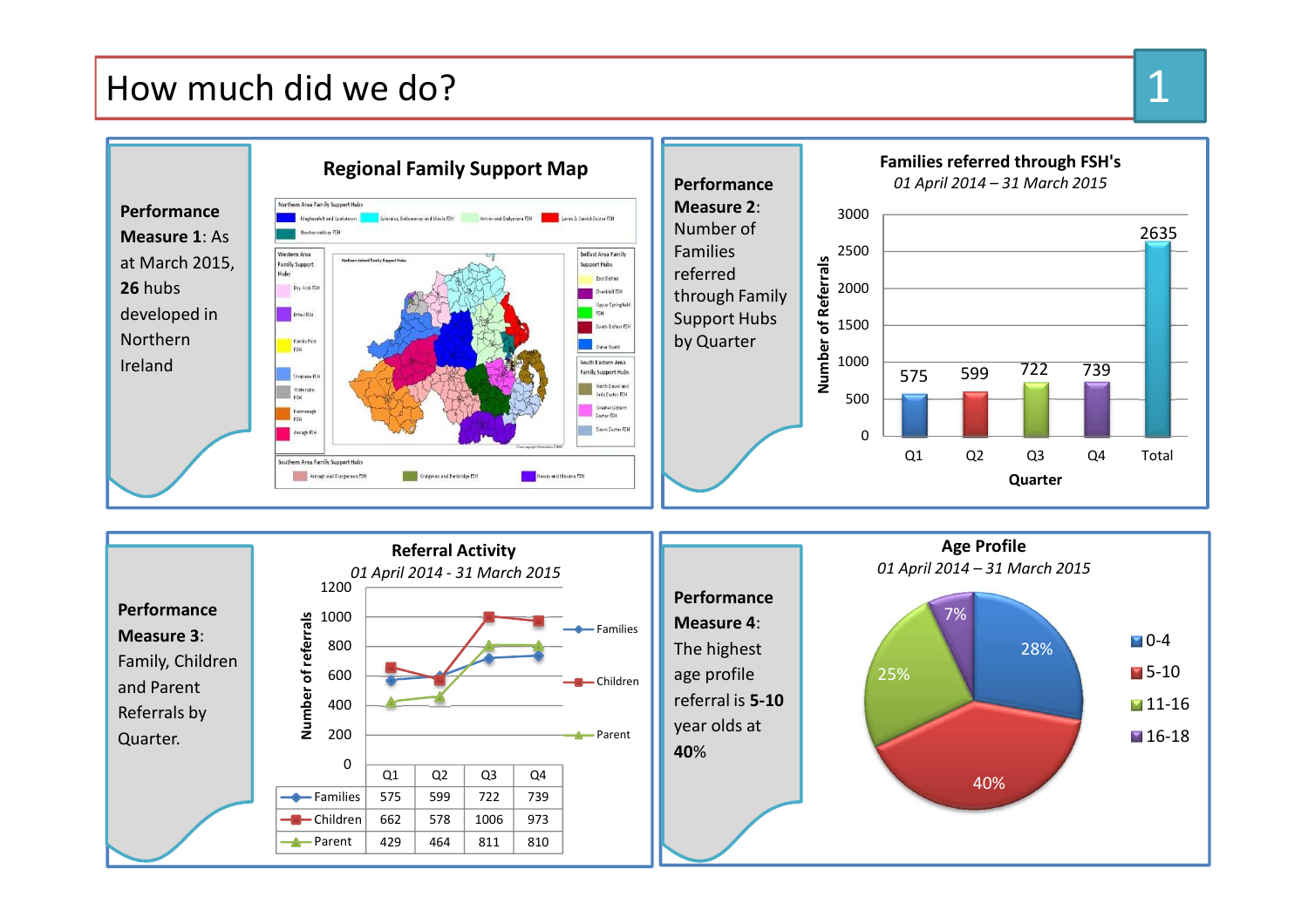



2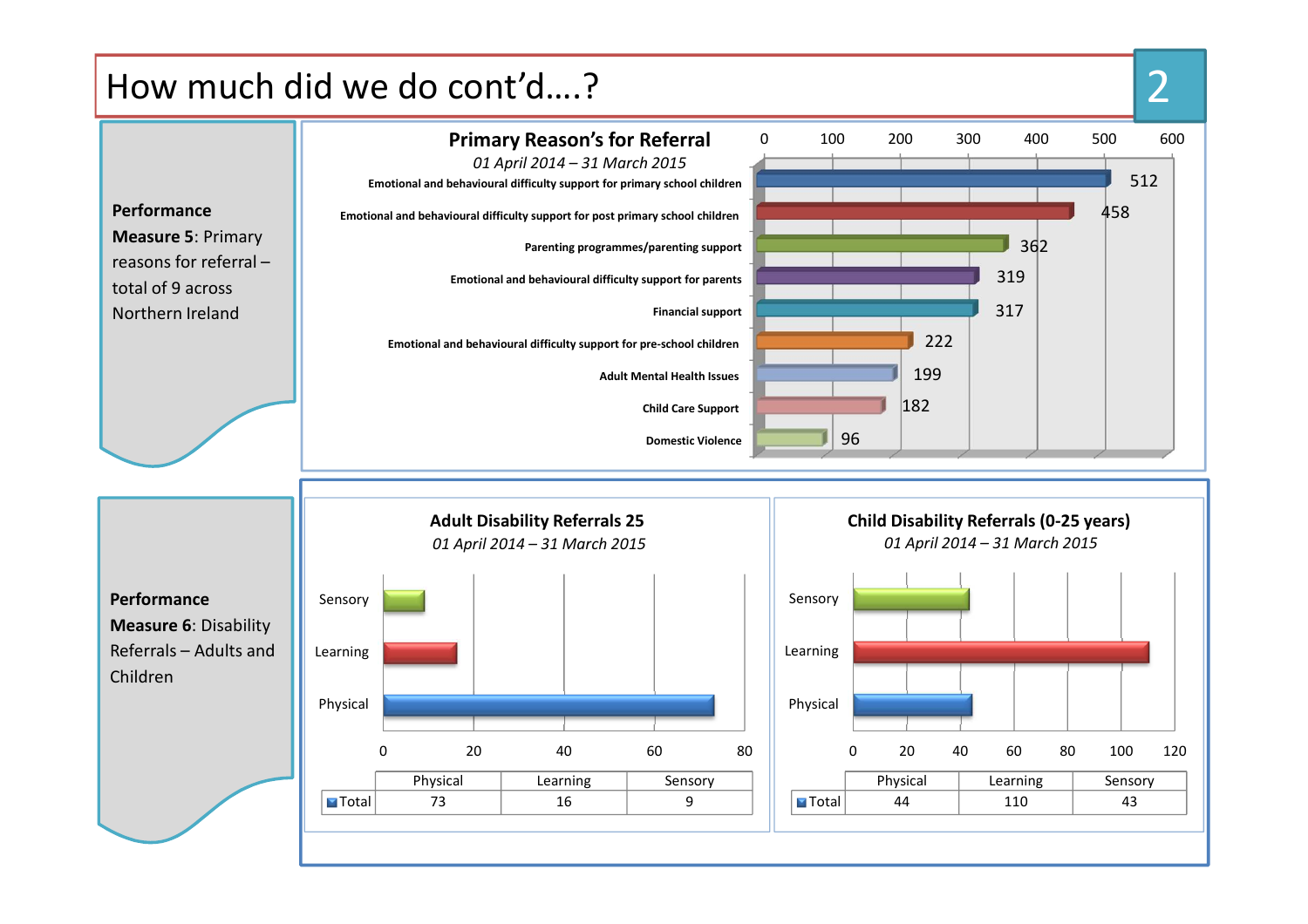## How much did we do cont'd….?



3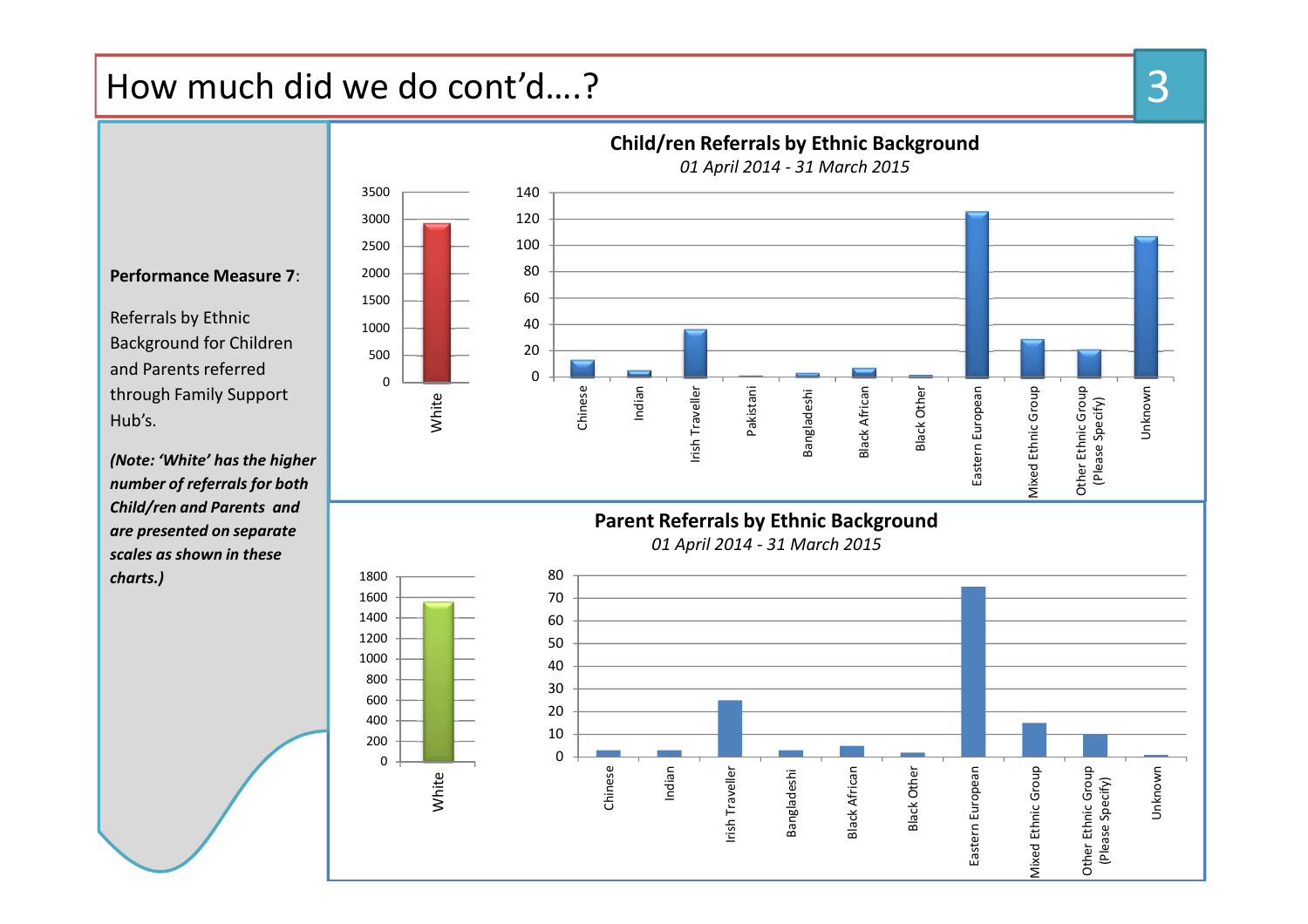#### How well did we do it?



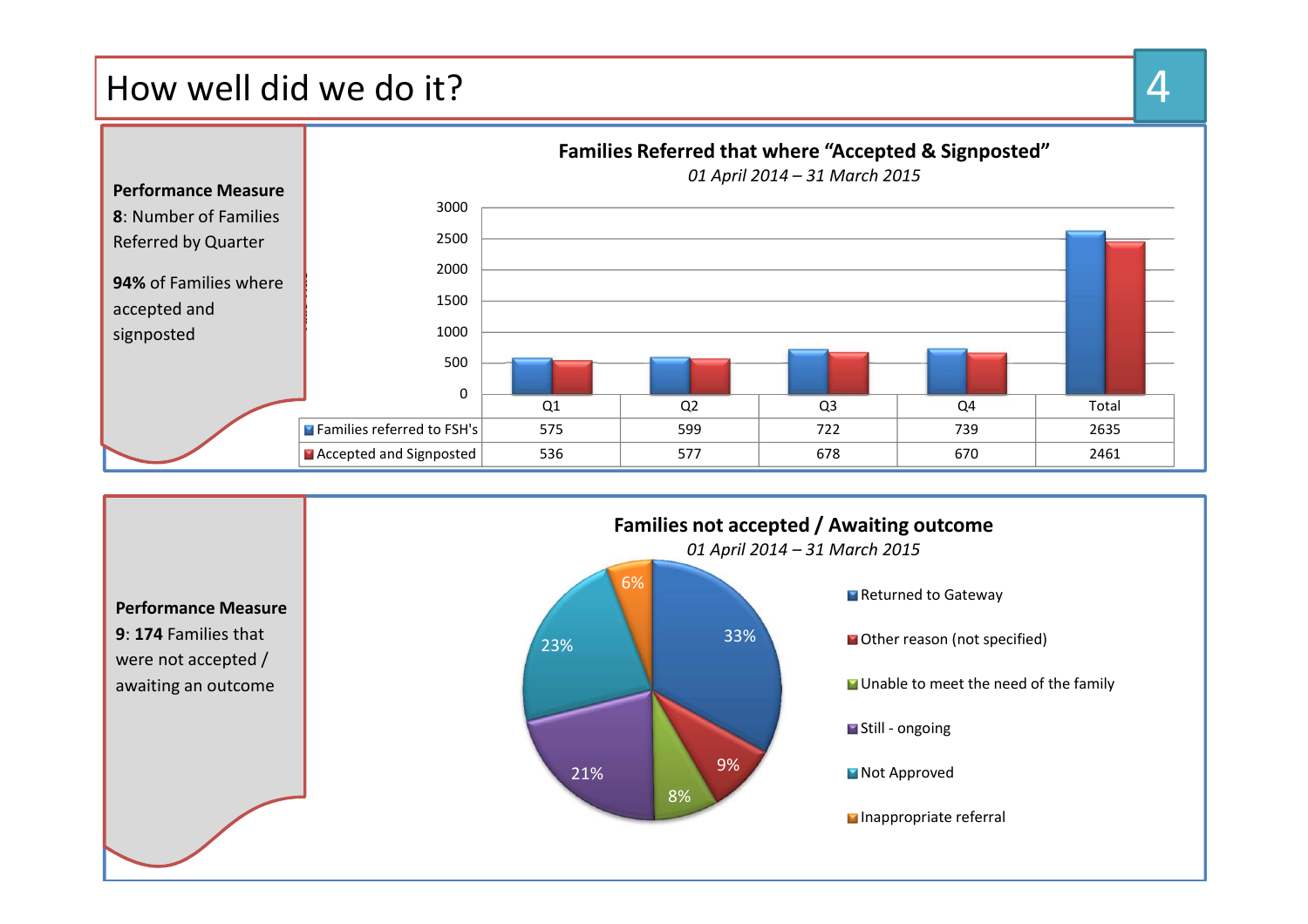## How well did we do it cont'd……?

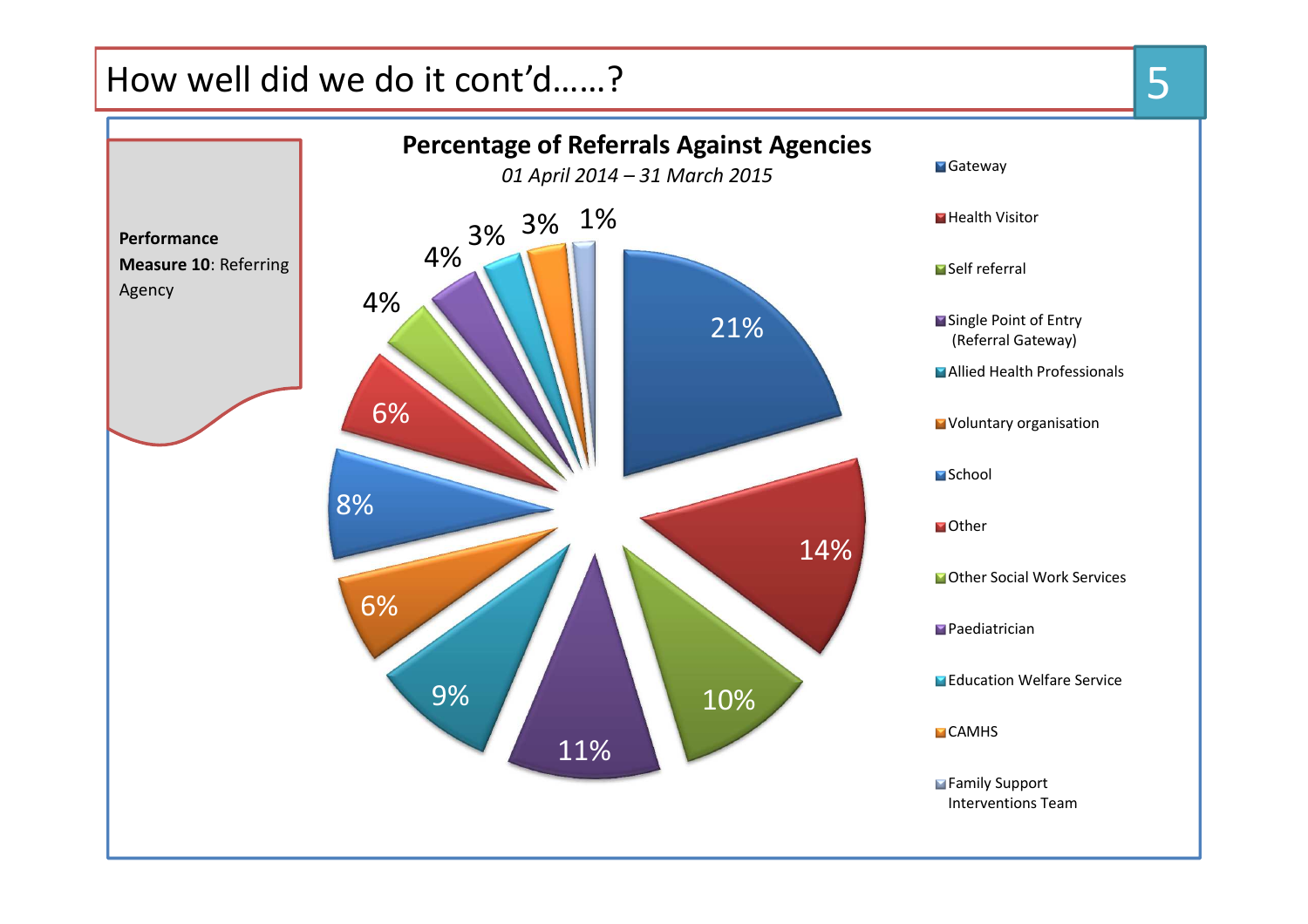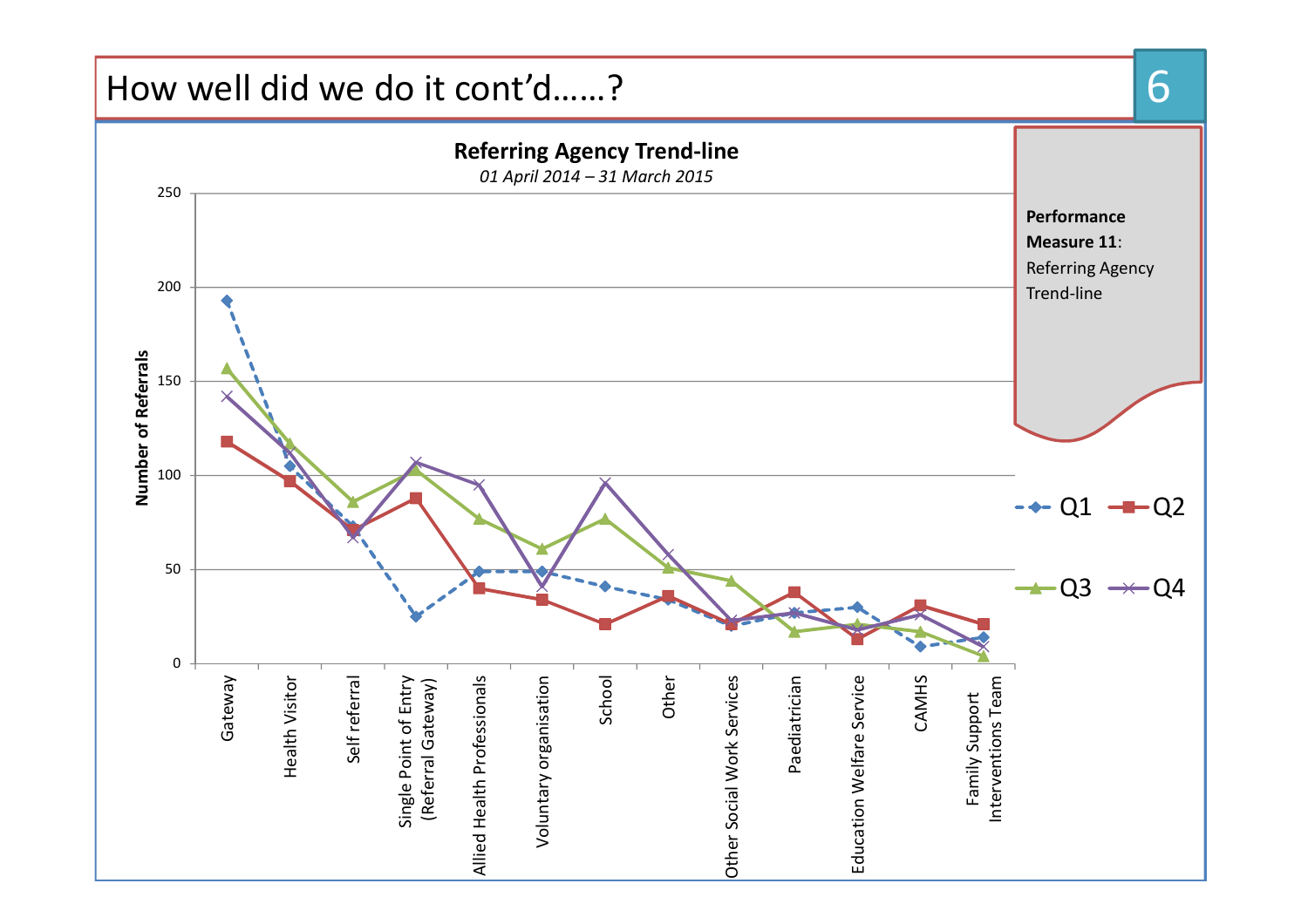## How well did we do it cont'd……??



*(Please note that the above information is calculated on completed returns only, as a number of Family Support Hubs are new and progressing development of their data collection)*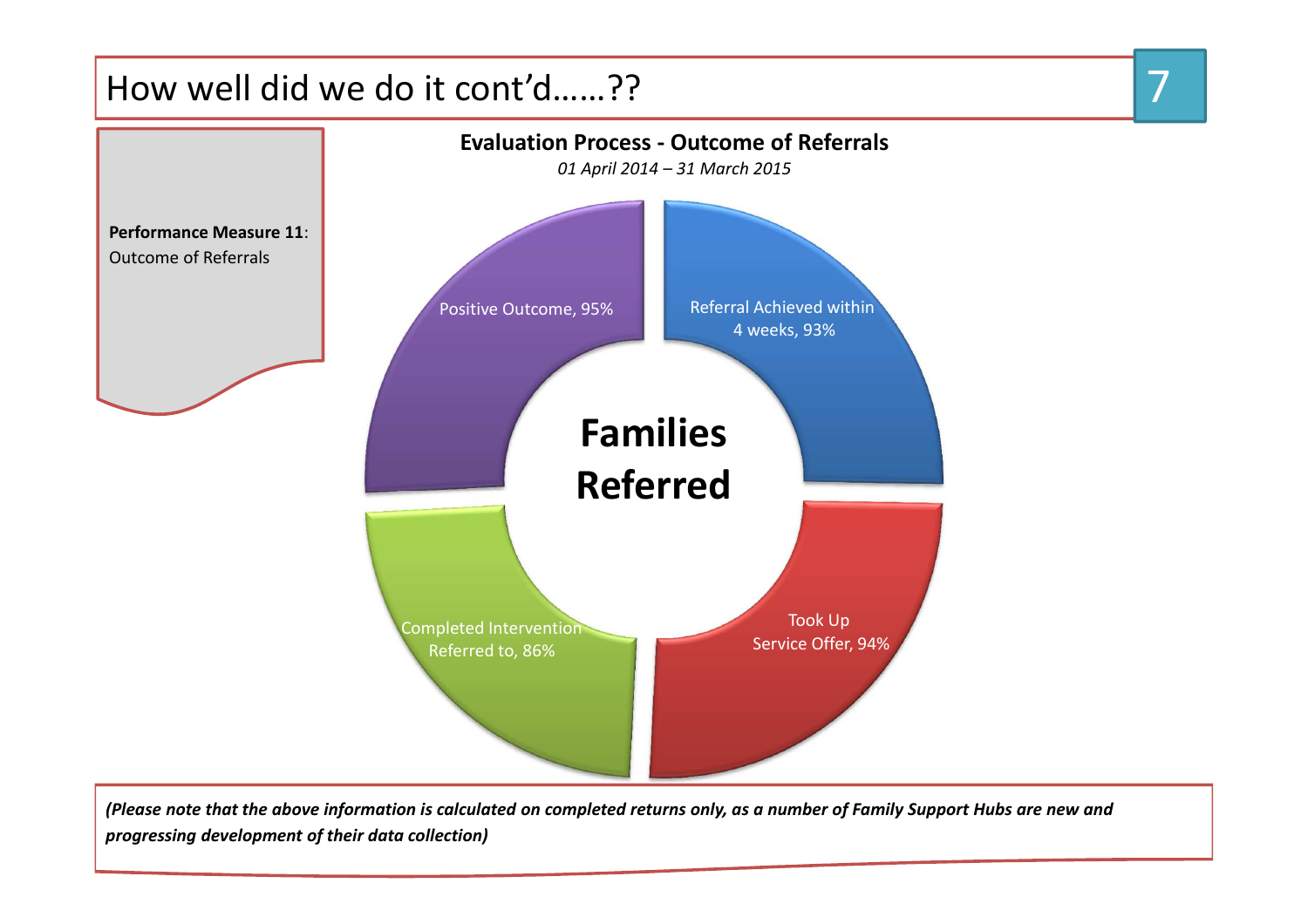## How well did we do it cont'd…….?

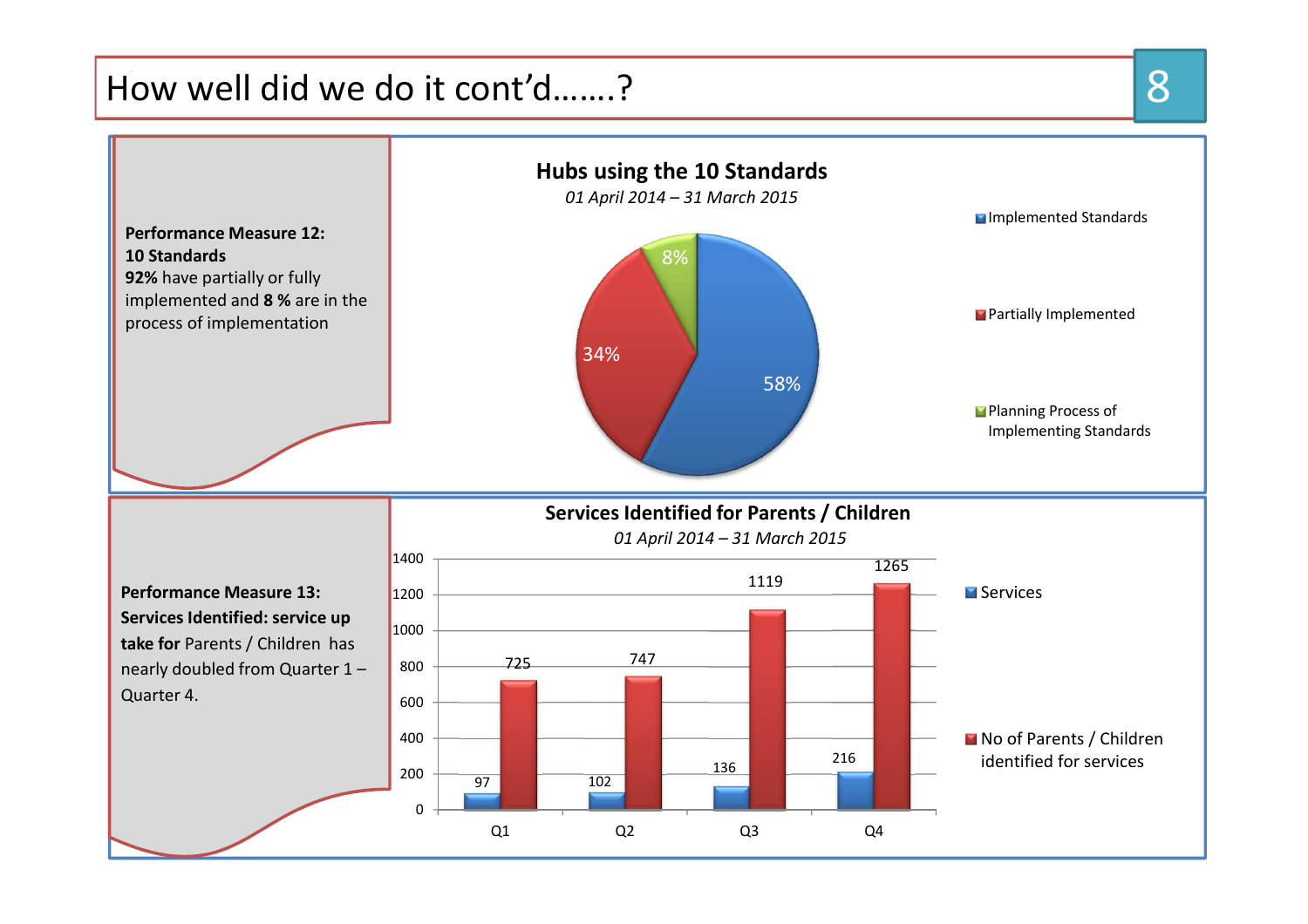## Is anyone better off?

#### Family Support Hub Interagency Questionnaire

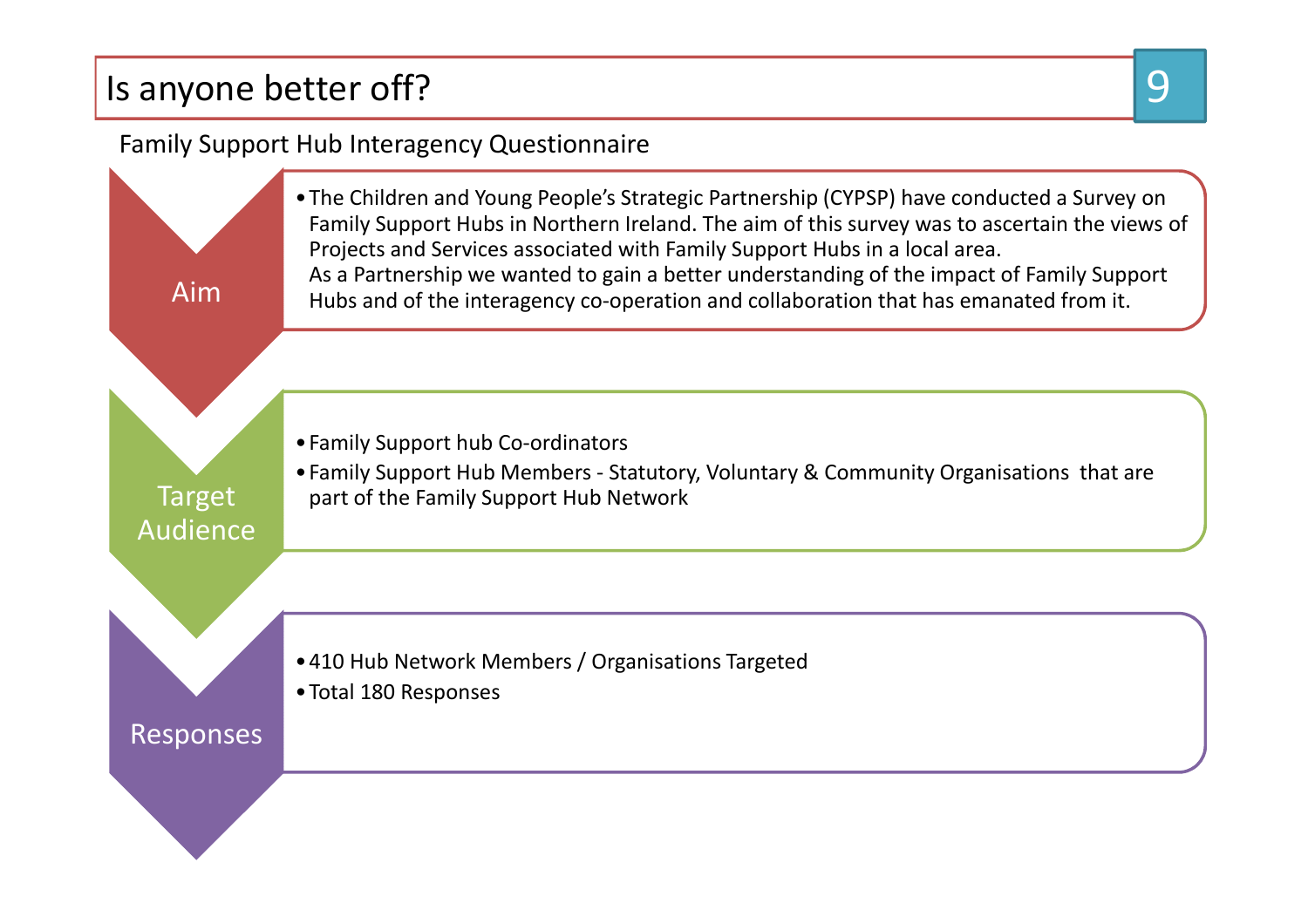## Is anyone better off cont'd….?



 $\bullet$  **Total Questionnaire Targeted Audience:** 410

**Responses Per Area**

- $\bullet$  **Response Rate by number:** 180
- $\bullet$  **% Response Rate:**  44%



**Key Findings**: Projects and Services were overwhelmingly positive about the impact of Family Support Hubs in their local areas.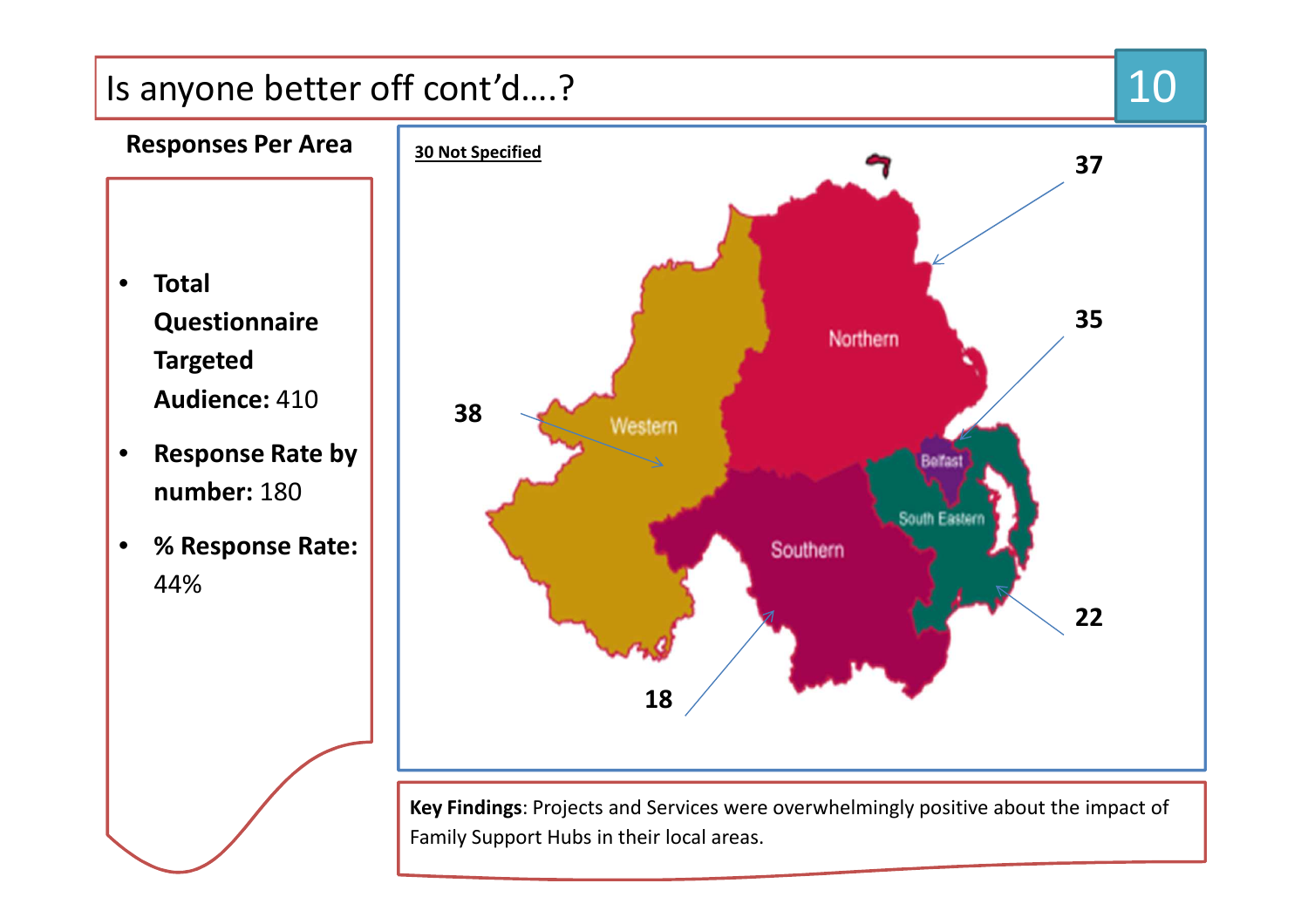## Is anyone better off cont'd….?

#### **Selection of Service Provider Feedback**